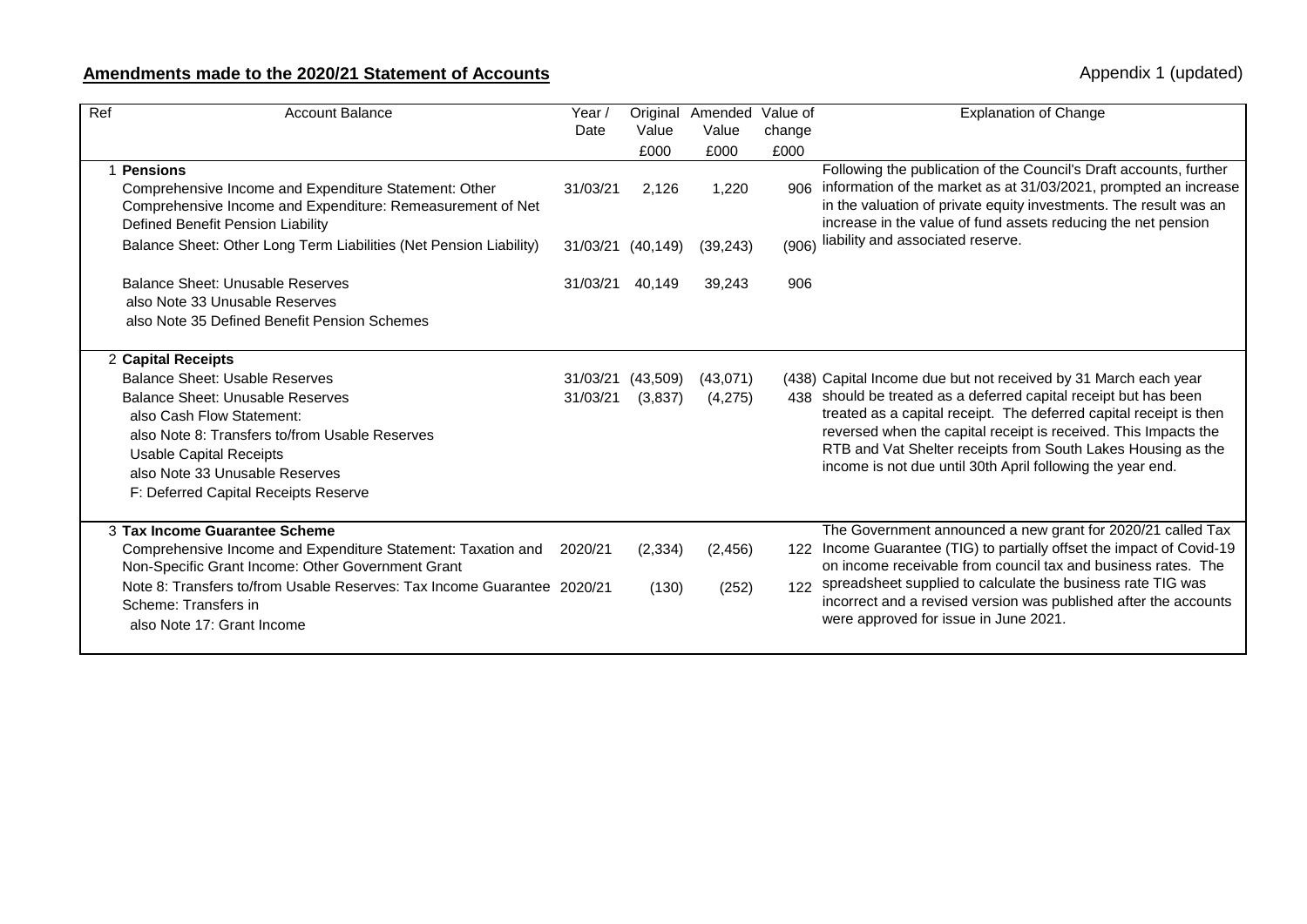| Ref                        | <b>Account Balance</b>                                                                                                   | Year /  |                  | Original Amended | Value of | <b>Explanation of Change</b>                                                                                                 |
|----------------------------|--------------------------------------------------------------------------------------------------------------------------|---------|------------------|------------------|----------|------------------------------------------------------------------------------------------------------------------------------|
|                            |                                                                                                                          | Date    | Value            | Value            | change   |                                                                                                                              |
|                            |                                                                                                                          |         | £000             | £000             | £000     |                                                                                                                              |
| 4 NNDR Levy and Pool       |                                                                                                                          |         |                  |                  |          |                                                                                                                              |
|                            | Comprehensive Income and Expenditure Statement: Taxation and                                                             | 2020/21 | 1,742            | 1,000            |          | 742 Accounting for business rates requires billing authorities to                                                            |
|                            | Non-Specific Grant Income: Non-domestic rates levy                                                                       |         |                  |                  |          | calculate the income due compared to their business rate<br>baseline and to pay a levy of 50% of any surplus to the          |
|                            |                                                                                                                          |         |                  |                  |          | Government unless part of a business rate pool where the levy is                                                             |
|                            |                                                                                                                          |         |                  |                  |          | (379) paid to the pool and then shared between members of the pool.                                                          |
|                            | Comprehensive Income and Expenditure Statement: Taxation and<br>Non-Specific Grant Income: Income from Cumbria NNDR Pool | 2020/21 | (792)            | (413)            |          | The baseline for 2019/20 (£2,213,086) was used for the estimate                                                              |
|                            |                                                                                                                          |         |                  |                  |          | of the 2020/21 pool contributions instead of the baseline for                                                                |
|                            | Note 8: Transfers to/from Usable Reserves: Cumbria NDR Pool                                                              | 2020/21 | (897)            | (593)            | (304)    | 2020/21 (£2,249,145), which has resulted in recognising too much                                                             |
|                            | Income Reserve: Transfers in                                                                                             |         |                  |                  |          | income from the pool. This has now been reconciled with figures                                                              |
|                            |                                                                                                                          |         |                  |                  |          | from the NNDR pool accounts, which were not available in June                                                                |
|                            | Note 8: Transfers to/from Usable Reserves: Cumbria NDR Pool                                                              | 2020/21 | (223)            | (147)            |          | (76) 2021 when this Council's accounts were prepared.                                                                        |
|                            | Volatility Reserve: Transfers in                                                                                         |         |                  |                  |          |                                                                                                                              |
|                            | <b>Balance Sheet: Short Term Debtors</b>                                                                                 | 2020/21 | 25,133           | 24,875           |          | 258 Consequential changes to reflect payments due and receivable                                                             |
|                            | <b>Balance Sheet: Short Term Creditors</b>                                                                               | 2020/21 | (28, 867)        | (28, 124)        |          | (743) from Cumbria Pool                                                                                                      |
|                            |                                                                                                                          |         |                  |                  |          |                                                                                                                              |
|                            | <b>5 Investment Properties</b>                                                                                           |         |                  |                  |          | Income and expenditure relating to investment properties is                                                                  |
|                            | Note 11: Expenditure and Income analysed by Nature                                                                       |         |                  |                  |          | deducted form service income and expenditure. The Sales, Fees                                                                |
|                            | <b>Delivery and Commercial Services</b>                                                                                  |         |                  |                  |          | and Charges grant relating to Braithwaite Fold Caravan Site was                                                              |
|                            | Income from fees and charges                                                                                             | 2020/21 | (4, 131)         | (4, 369)         |          | 238 deducted from "Income from fees and charges" in error rather                                                             |
|                            | Grants and contributions                                                                                                 | 2020/21 | (3, 455)         | (3,217)          |          | (238) than "Grants and contributions"                                                                                        |
|                            |                                                                                                                          |         |                  |                  |          |                                                                                                                              |
|                            |                                                                                                                          |         |                  |                  |          |                                                                                                                              |
|                            | 6 Note 16: External Audit Costs                                                                                          |         |                  | disclosures only |          | Updated to include 2020/21 Housing Benefit Audit cost as agree                                                               |
|                            |                                                                                                                          |         |                  |                  |          | with Grant Thornton since draft accounts were published                                                                      |
|                            |                                                                                                                          |         |                  |                  |          |                                                                                                                              |
| 7 Note 34: Related Parties |                                                                                                                          |         | disclosures only |                  |          | Amendment of note to clarify that SLDC Members appointed to<br>the board of South Lakes Housing were remunerated; to include |
|                            |                                                                                                                          |         |                  |                  |          | transactions with Kendal Futures that were material to Kendal                                                                |
|                            |                                                                                                                          |         |                  |                  |          | Futures but not to SLDC.                                                                                                     |
|                            |                                                                                                                          |         |                  |                  |          |                                                                                                                              |
|                            | 8 Note 7: Events after the balance sheet date                                                                            |         |                  | disclosures only |          | To add announcement of Local Government Reorganisation,                                                                      |
|                            |                                                                                                                          |         |                  |                  |          | change in TIG calculation and changes to pensions valuation.                                                                 |
|                            |                                                                                                                          |         |                  |                  |          |                                                                                                                              |